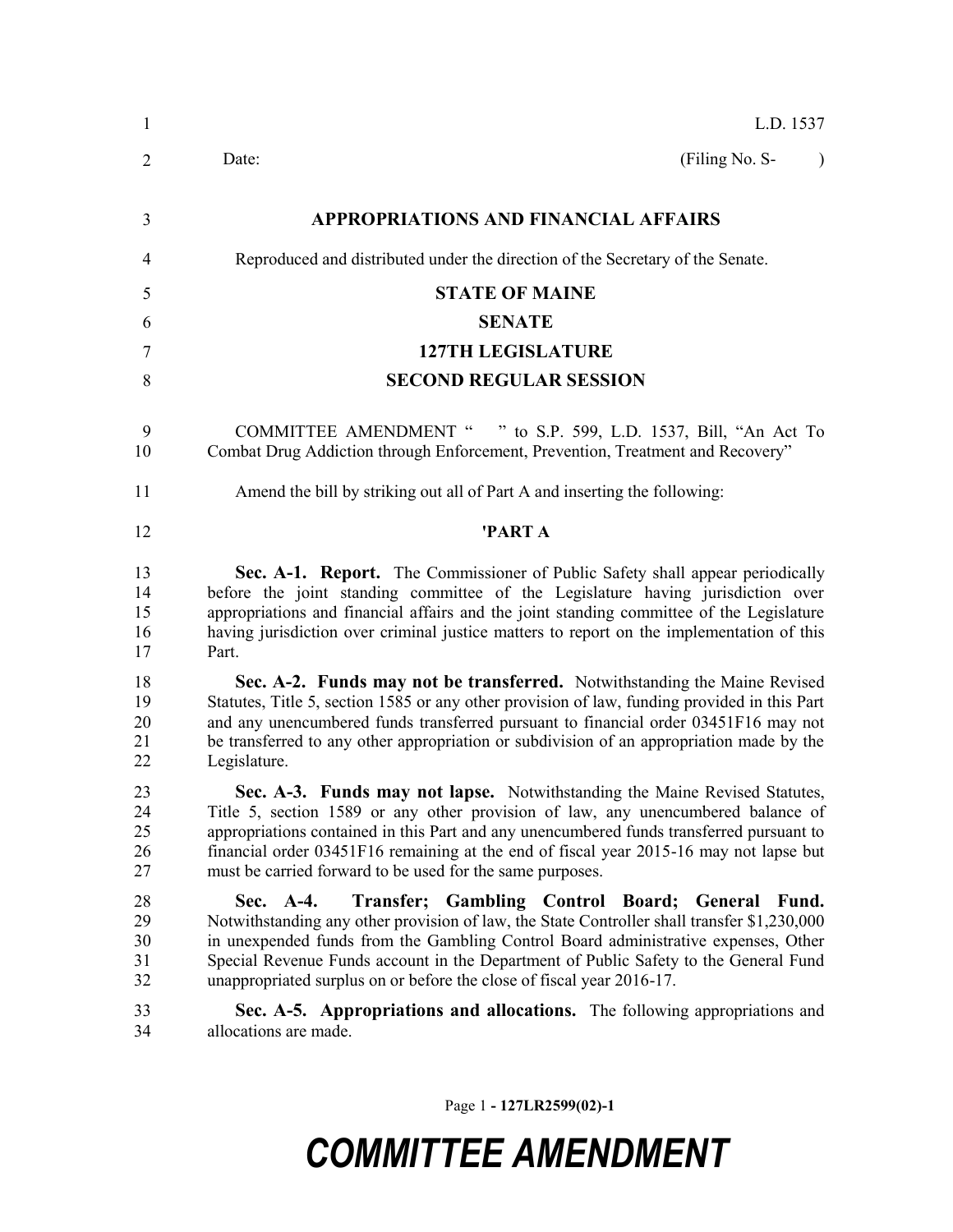## **PUBLIC SAFETY, DEPARTMENT OF**

## **Drug Enforcement Agency 0388**

Initiative: Provides ongoing funding for 10 investigative agents.

|    | <b>GENERAL FUND</b><br>All Other | 2015-16<br>SO. | 2016-17<br>\$1,230,000 |
|----|----------------------------------|----------------|------------------------|
| -6 | <b>GENERAL FUND TOTAL</b>        | SO.            | \$1,230,000            |
|    |                                  |                |                        |

'

Amend the bill in Part B by striking out all of section 1 and inserting the following:

 '**Sec. B-1. Law enforcement and county jail initiatives regarding treatment, recovery and support services.** The Department of the Attorney General, after receiving advice from the Maine Sheriffs' Association and the Maine Chiefs of Police Association, shall administer grants to local law enforcement agencies and county jails located in geographically diverse communities throughout the State to fund projects designed solely to facilitate pathways to community-based treatment, recovery and support services. Grant applications must include statements of purpose and measurable goals for the projects and use for the funds. Grant recipients shall report to the Department of the Attorney General annually on the anniversary date of the grant award regarding the status of the projects, a description of how the funds were spent, the results of the projects and use of the funds and any recommendations for modification of the projects, including any available information concerning their effectiveness in reducing drug use and recidivism. The Department of the Attorney General shall provide a report summarizing the results of the grant program and providing recommendations as to its continuation or modification and any need for additional funding by January 15, 2017 and January 15, 2018 to the joint standing committee of the Legislature having jurisdiction over criminal justice and public safety matters and the joint standing committee of the Legislature having jurisdiction over judiciary matters.'

 Amend the bill in Part C by striking out all of sections 1 and 2 and inserting the following:

 '**Sec. C-1. Detoxification center.** The Department of Health and Human Services shall provide funding to a substance abuse treatment entity to develop and operate a detoxification center with at least 10 beds that provides a social detoxification program in an organized residential nonmedical setting delivered by appropriately trained staff that provide safe 24-hour monitoring, observation and support in a supervised environment for a client to achieve initial recovery from the effects of alcohol or another drug.

- 1. The substance abuse treatment entity must:
- A. Be located in a northern or eastern area of the State with high rates of opioid use and accessible to related services and supports;
- B. Specialize in treating substance abuse and mental health disorders; and
- C. Have an established history of providing substance abuse treatment and running residential programs in the region.

Page 2 **- 127LR2599(02)-1**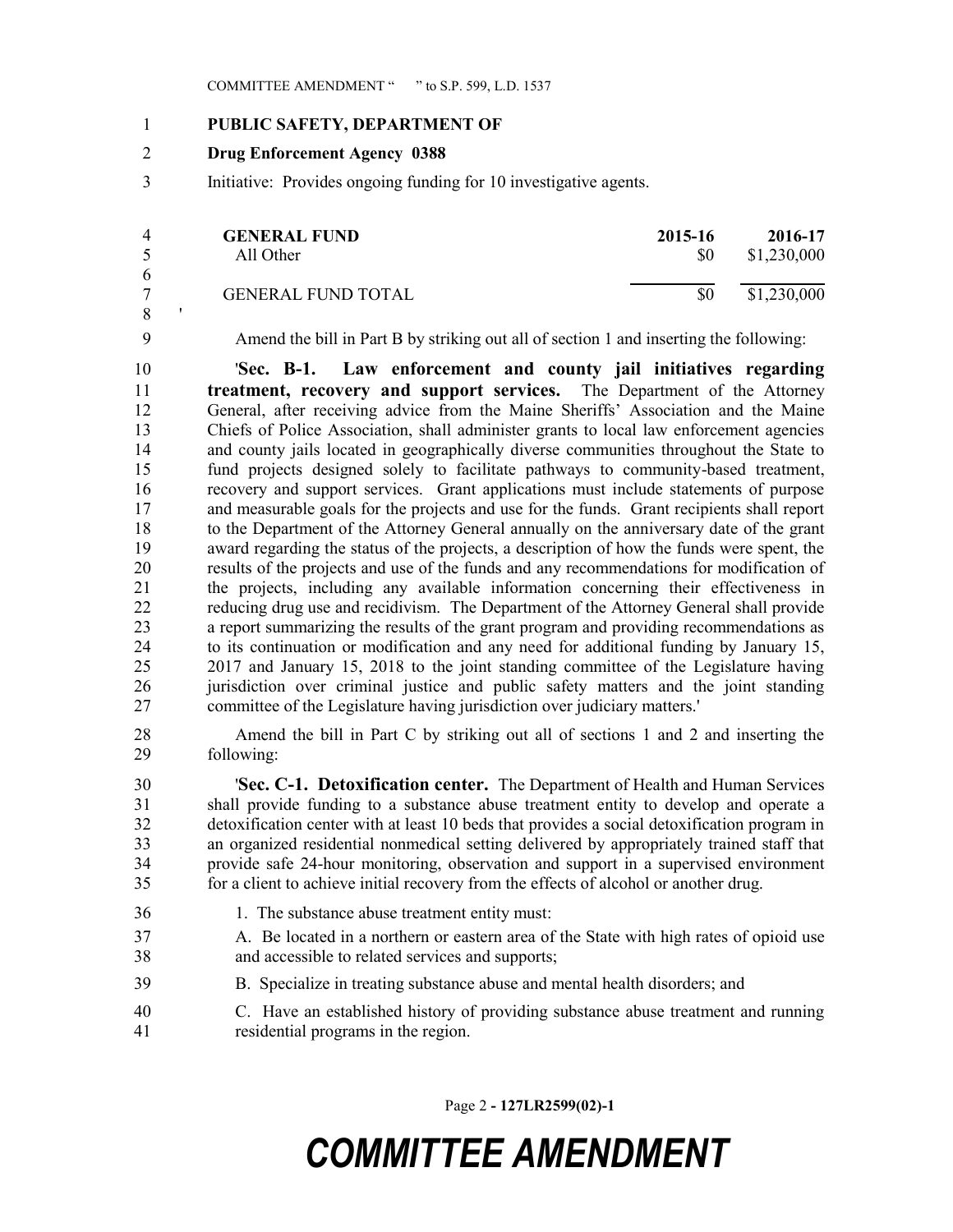2. At least 40% of the occupancy in the detoxification center established under this section must be made available to individuals who do not have MaineCare coverage or health insurance coverage for detoxification treatment.

 3. No later than June 30, 2016 the department shall begin distributing the funds appropriated in section 5.

- **Sec. C-2. Report.** The Commissioner of Health and Human Services shall appear periodically before the joint standing committee of the Legislature having jurisdiction over health and human services matters to report on the implementation of this Part.'
- Amend the bill in Part C by striking out all of section 5 and inserting the following:
- '**Sec. C-5. Appropriations and allocations.** The following appropriations and allocations are made.

### **HEALTH AND HUMAN SERVICES, DEPARTMENT OF (FORMERLY BDS)**

#### **Office of Substance Abuse and Mental Health Services 0679**

 Initiative: Provides one-time funding for the development of a detoxification center in a northern or eastern area of the State in accordance with this Part.

| 16 | <b>GENERAL FUND</b>       | 2015-16   | 2016-17 |
|----|---------------------------|-----------|---------|
| 17 | All Other                 | \$200,000 | \$0     |
| 18 |                           |           |         |
| 19 | <b>GENERAL FUND TOTAL</b> | \$200,000 | \$0     |

#### **Office of Substance Abuse and Mental Health Services 0679**

 Initiative: Provides ongoing funding for the operation of a detoxification center in a northern or eastern area of the State in accordance with this Part.

| 23 | <b>GENERAL FUND</b>       | 2015-16 | 2016-17   |
|----|---------------------------|---------|-----------|
| 24 | All Other                 | \$0     | \$700,000 |
| 25 |                           |         |           |
| 26 | <b>GENERAL FUND TOTAL</b> | \$0     | \$700,000 |

| 27 | <b>HEALTH AND HUMAN SERVICES,</b>   |           |           |
|----|-------------------------------------|-----------|-----------|
| 28 | <b>DEPARTMENT OF (FORMERLY BDS)</b> |           |           |
| 29 | <b>DEPARTMENT TOTALS</b>            | 2015-16   | 2016-17   |
| 30 |                                     |           |           |
| 31 | <b>GENERAL FUND</b>                 | \$200,000 | \$700,000 |
| 32 |                                     |           |           |
| 33 | DEPARTMENT TOTAL - ALL FUNDS        | \$200,000 | \$700,000 |
| 34 |                                     |           |           |

 Amend the bill in Part D by striking out all of sections 1 and 2 and inserting the following:

Page 3 **- 127LR2599(02)-1**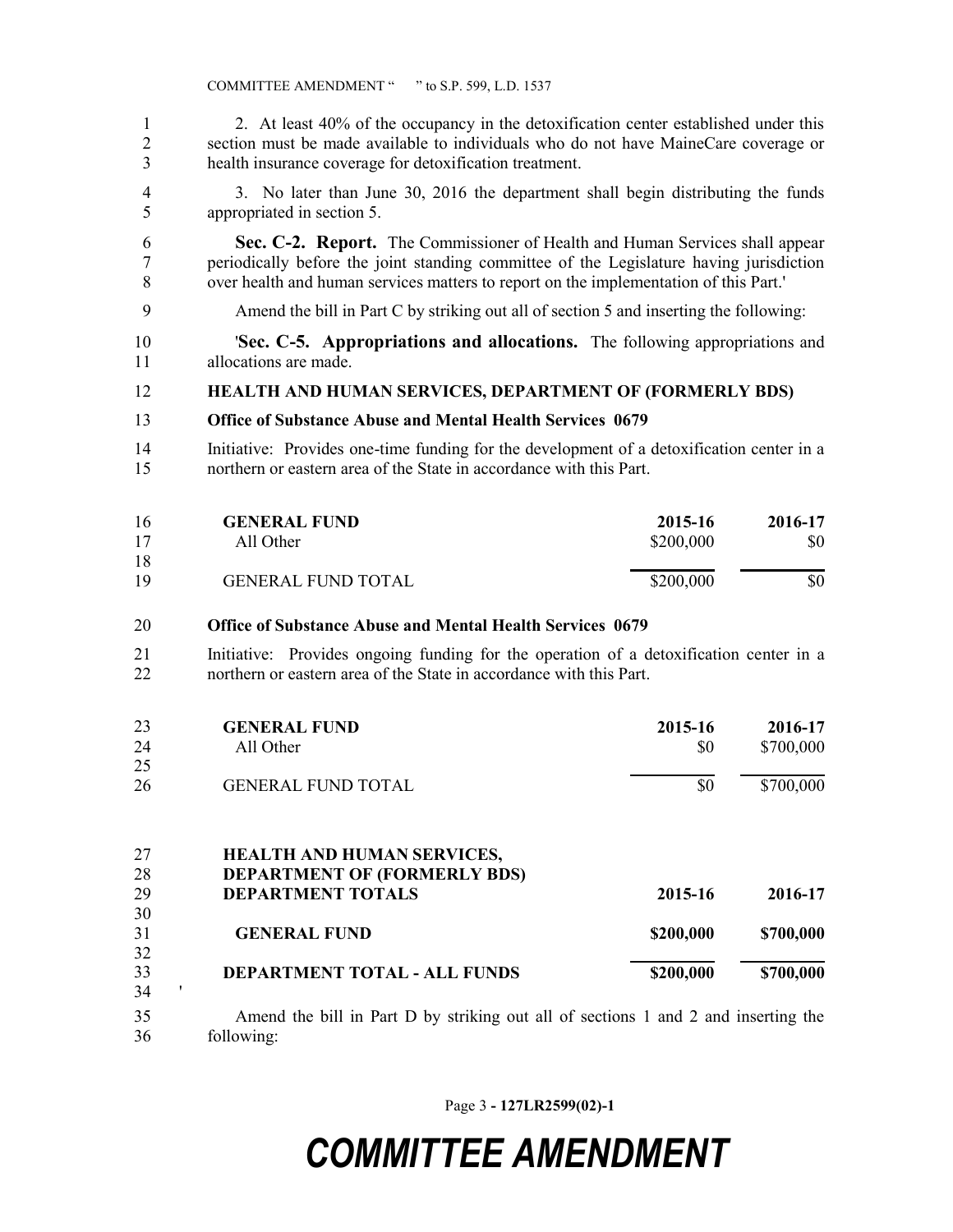'**Sec. D-1. Peer support recovery centers; education and coordination of services.** The Department of Health and Human Services shall provide funds in an expedited manner, beginning within 60 days after the effective date of this Part, in the amount of \$700,000 to an organization with expertise and experience in substance abuse prevention, treatment and peer recovery services to, on a statewide basis:

- 1. Establish in underserved areas of the State and expand peer support recovery centers designed to assist individuals with substance abuse issues to avoid relapse;
- 2. Coordinate the efforts of law enforcement, treatment and recovery programs and link individuals in recovery to career resources;
- 3. Facilitate the delivery of effective prevention and education programming in schools and communities; and
- 4. Maintain a directory of substance abuse providers and prevention and recovery services that is publicly available.

 **Sec. D-2. Report.** The Commissioner of Health and Human Services shall appear periodically before the joint standing committee of the Legislature having jurisdiction over health and human services matters to report on the implementation of this Part.'

Amend the bill in Part D by striking out all of section 5 and inserting the following:

 '**Sec. D-5. Request for proposals.** Except as provided in section 1, the Department of Health and Human Services shall provide grant funds using the competitive request for proposal bidding process set forth in the Maine Revised Statutes, Title 5, chapter 155. The department shall issue a request for proposals no later than January 1, 2017 to award annual grant funds beginning no later than July 1, 2017.

 **Sec. D-6. Appropriations and allocations.** The following appropriations and allocations are made.

### **HEALTH AND HUMAN SERVICES, DEPARTMENT OF (FORMERLY BDS)**

### **Office of Substance Abuse and Mental Health Services 0679**

 Initiative: Provides expedited funding for the 2015-16 and 2016-17 fiscal years and then annual ongoing funding for fiscal years beginning 2017-18 through a competitive request for proposal process to an organization with expertise and experience in substance abuse prevention, treatment and peer recovery services to provide services on a statewide basis that include the establishment and expansion of peer support recovery centers, the coordination and provision of substance abuse treatment and recovery programs, prevention and education in schools and communities and the maintenance of a publicly available directory of resources.

| 35 | <b>GENERAL FUND</b>       | 2015-16   | 2016-17   |
|----|---------------------------|-----------|-----------|
| 36 | All Other                 | \$200,000 | \$500,000 |
| 37 |                           |           |           |
| 38 | <b>GENERAL FUND TOTAL</b> | \$200,000 | \$500,000 |
| 39 |                           |           |           |

Amend the bill in Part E by striking out all of section 3 and inserting the following:

Page 4 **- 127LR2599(02)-1**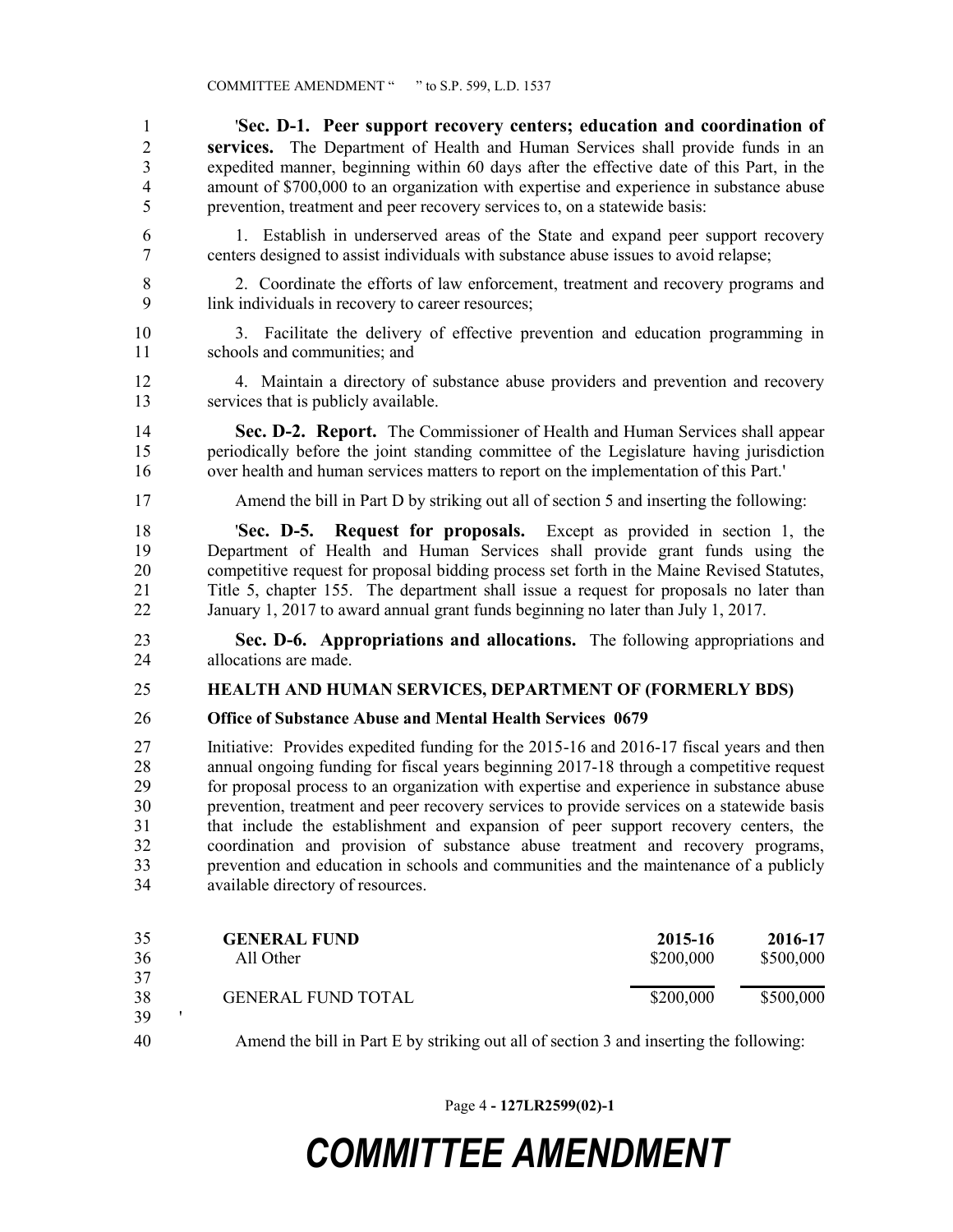'**Sec. E-3. Appropriations and allocations.** The following appropriations and allocations are made.

**HEALTH AND HUMAN SERVICES, DEPARTMENT OF (FORMERLY BDS)**

#### **Office of Substance Abuse and Mental Health Services 0679**

 Initiative: Provides funding to increase substance abuse residential treatment for the uninsured.

|    | <b>GENERAL FUND</b>       | 2015-16   | 2016-17   |
|----|---------------------------|-----------|-----------|
|    | All Other                 | \$200,000 | \$400,000 |
| Q  |                           |           |           |
| 10 | <b>GENERAL FUND TOTAL</b> | \$200,000 | \$400,000 |

#### **Office of Substance Abuse and Mental Health Services 0679**

 Initiative: Provides funding to increase substance abuse outpatient services for the uninsured, including individual, group and intensive outpatient treatment.

| 14<br>15 | <b>GENERAL FUND</b><br>All Other | 2015-16<br>\$75,000 | 2016-17<br>\$125,000 |
|----------|----------------------------------|---------------------|----------------------|
| 16       |                                  |                     |                      |
| 17       | <b>GENERAL FUND TOTAL</b>        | \$75,000            | \$125,000            |

| 18 | <b>HEALTH AND HUMAN SERVICES,</b>   |           |           |
|----|-------------------------------------|-----------|-----------|
| 19 | <b>DEPARTMENT OF (FORMERLY BDS)</b> |           |           |
| 20 | <b>DEPARTMENT TOTALS</b>            | 2015-16   | 2016-17   |
| 21 |                                     |           |           |
| 22 | <b>GENERAL FUND</b>                 | \$275,000 | \$525,000 |
| 23 |                                     |           |           |
| 24 | DEPARTMENT TOTAL - ALL FUNDS        | \$275,000 | \$525,000 |

 Amend the bill in Part F in section 1 in the last line (page 6, line 4 in L.D.) by inserting after the following: "No. BCD-CV-14-49" the following: ', which court order requires that the funds be used in the sole discretion of the Attorney General for purposes set forth in the order. The Attorney General has provided written confirmation to the President of the Senate and the Speaker of the House of Representatives that the specified use of the funds to be transferred by this Part is consistent with the terms of the court order'

Amend the bill by adding after Part F the following:

'

**'PART G**

 **Sec. G-1. Appropriations and allocations.** The following appropriations and allocations are made.

Page 5 **- 127LR2599(02)-1**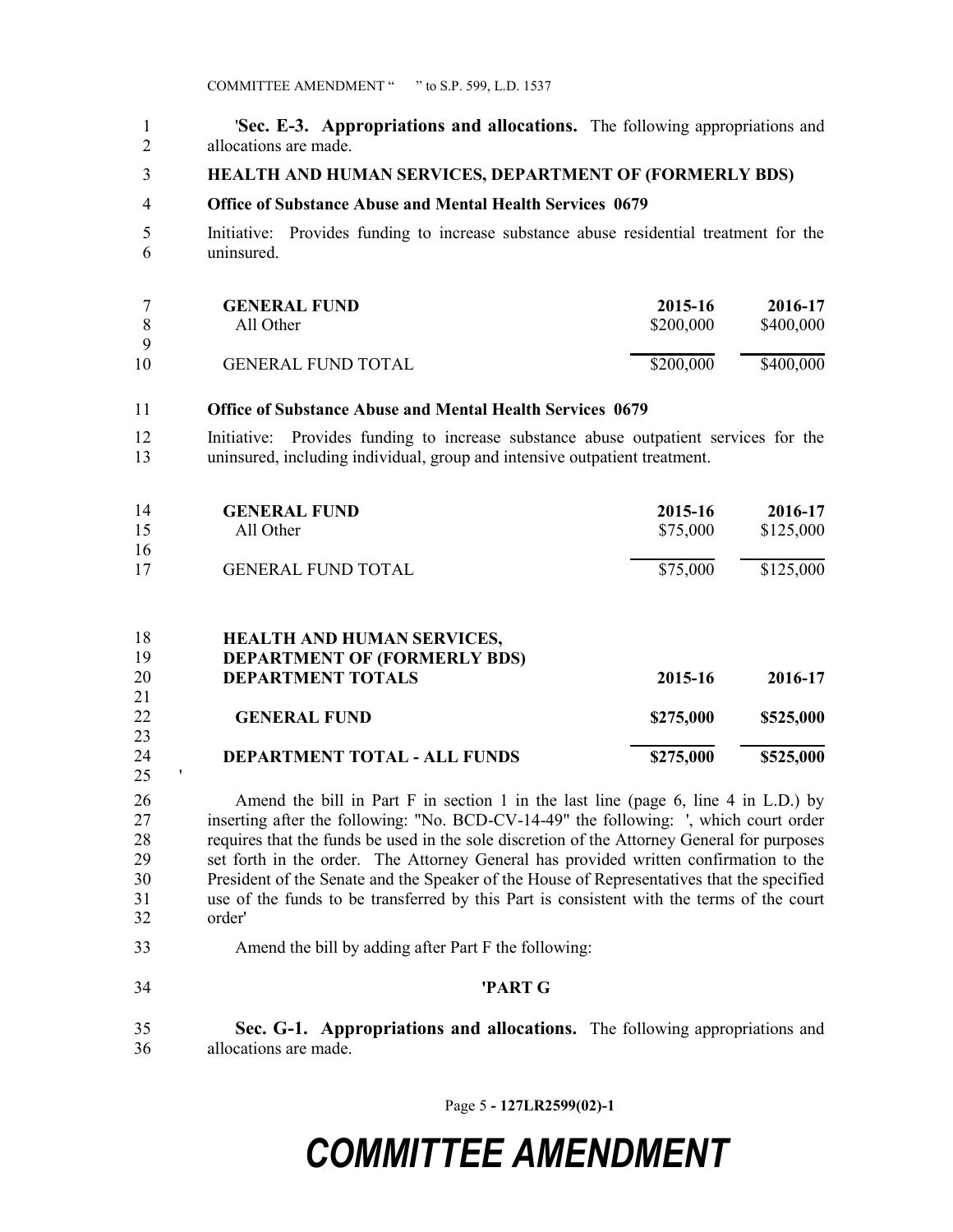### **JUDICIAL DEPARTMENT**

### **Courts - Supreme, Superior and District 0063**

 Initiative: Transfers funds from Personal Services to All Other to provide funding to support increased criminal dockets, including an increase in criminal jury trials.

| 5  | <b>GENERAL FUND</b>                                                                  | 2015-16       | 2016-17 |
|----|--------------------------------------------------------------------------------------|---------------|---------|
| 6  | <b>Personal Services</b>                                                             | $(\$240,000)$ | \$0     |
| 7  | All Other                                                                            | \$240,000     | \$0     |
| 8  |                                                                                      |               |         |
| 9  | <b>GENERAL FUND TOTAL</b>                                                            | \$0           | \$0     |
| 10 |                                                                                      |               |         |
| 11 | SUMMARY                                                                              |               |         |
| 12 | This amendment, which is the majority report of the committee, makes the following   |               |         |
| 13 | changes to the bill.                                                                 |               |         |
| 14 | 1. In Part A, it:                                                                    |               |         |
| 15 | A. Adds the Joint Standing Committee on Criminal Justice and Public Safety to the    |               |         |
| 16 | entities to which periodic reports must be made by the Commissioner of Public        |               |         |
| 17 | Safety;                                                                              |               |         |
| 18 | Adds funding provided by financial order 03451F16 to the unencumbered<br>В.          |               |         |
| 19 | balances that may not be transferred;                                                |               |         |
| 20 | Adds funding provided by financial order 03451F16 to the unencumbered<br>C.          |               |         |
| 21 | balances that may not lapse and restricts the nonlapsing year to fiscal year 2015-16 |               |         |

- 21 balances that may not lapse and restricts the nonlapsing year to fiscal year 2015-16 only; D. Eliminates the appropriation for 10 investigative agents in fiscal year 2015-16 and
	- reduces the appropriation in fiscal year 2016-17 from \$1,600,000 to \$1,230,000; and
	- E. Adds a section to transfer \$1,230,000 from the Gambling Control Board administrative expenses, Other Special Revenue Funds account to the unappropriated surplus of the General Fund on or before the close of fiscal year 2016-17.
	- 2. In Part B, it requires consultation with the Maine Sheriffs' Association and the Maine Chiefs of Police Association and requires enhanced reporting.
	- 3. In Part C, it:
	- A. Changes the requirement for a new 10-bed detoxification center to a requirement for a new detoxification center with at least 10 beds; and
	- B. Changes the requirement that the center be in Bangor to a requirement that the center be in a northern or eastern area of the State with high rates of opioid use and accessible to related services and supports.

 4. In Part C and Part D, it changes the reporting requirements so that the Commissioner of Health and Human Services reports periodically to the Joint Standing Committee on Health and Human Services rather than the Joint Standing Committee on Appropriations and Financial Affairs.

Page 6 **- 127LR2599(02)-1**